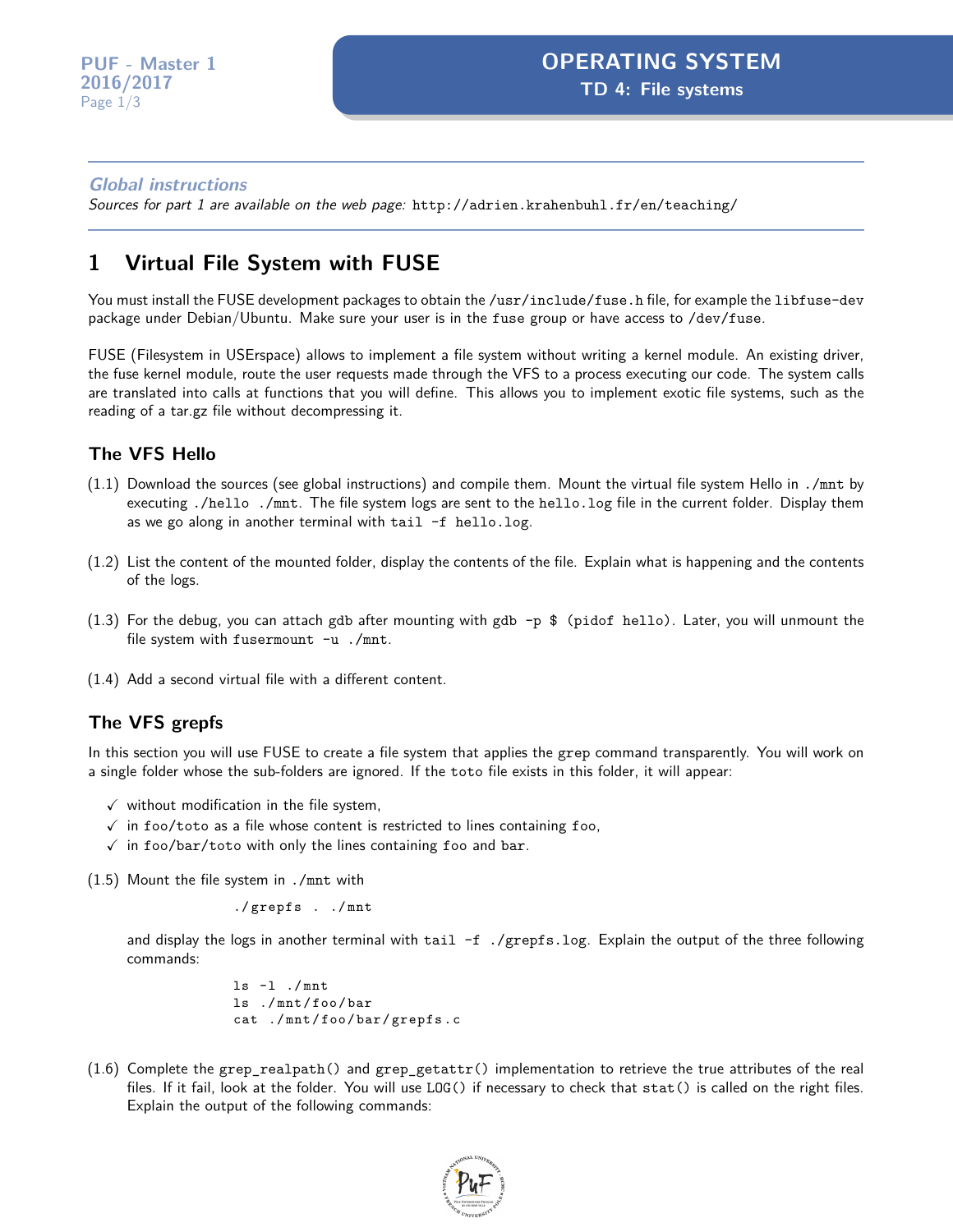**PUF - Master 1 2016/2017** Page 2[/3](#page-2-0)

ls ./ mnt / foo / bar cat ./ mnt / foo / bar / grepfs . c

- (1.7) In grep\_read(), parse the path to discover the tags at the beginning. For example, extract foo from ./mnt/foo/grepfs.c or foo and bar from ./mnt/foo/bar/grepfs.c. Construct the corresponding command to execute with popen().
- $(1.8)$  Improve readdir() to only display the files, not the subfolders. Then, only display the files whose content matches the path. For example ls ./mnt/foo/ should only list files containing foo.

## **2 Size and disk occupation**

The results observed in the questions below may vary depending on the type of used file system (ext4, ext3, NFS,  $\dots$ ). Open /proc/mounts and find the different mount points to find out what file system you are using. To avoid writing a lot of programs in C, you can use the dd tool to fill pieces of file. For example, to copy 1 block (count) of size 1 (bs) from the file /dev/zero (if) to the file file (of) by skipping 1 000 000 blocks (seek), you can use the following command:

dd if =/ dev / zero of = file count =1 bs =1 seek =1000000

- (2.1) Create a file containing a single character. Observe its size with the commands du -h and stat. Explain the observed numbers.
- (2.2) Expand your file until the disk occupancy increases and explain the behavior. Continue several times and try to predict the disk occupancy based on the actual size. Expand the file until megabytes or even gigabytes. Was your prediction good? Why does the file system behaves like this?
- (2.3) Create an empty file (null size) and explain how its disk occupancy can also be null.
- (2.4) Create a file containing only one byte at position 10 000. Explain its size and disk space. And if you replace 10 000 by 10 000 000 , or 1 000 000 000 000 ?

### **3 Concurrent accesses**

Consider the two following processes R and W:

```
r () /* Process R */
{
    int fd;
    char buf1 [512];
    char buf2 [512];
    fd = open ('test'', 0_RDOMLY);/* Reading R1 */
    read (fd, buf1, sizeof (buf1));
    /* Reading R2 */
    read (fd, buf2, sizeof (buf2));
    close (fd);
}
                                               w () /* Process W */
                                                {
                                                    int fd, i;
                                                    char buf [512];
                                                   fd = open('test", 0_WRONLY);for (i = 0; i < 512; i++) buf [i] = 'a';
                                                    /* Writing W1 */
                                                   write (fd, buf, sizeof (buf));for (i = 0; i < 512; i++) buf [i] = 'b';/* Writing W2 */
                                                    write (fd, buf, sizeof (buf));
                                                    close (fd);
                                                }
```